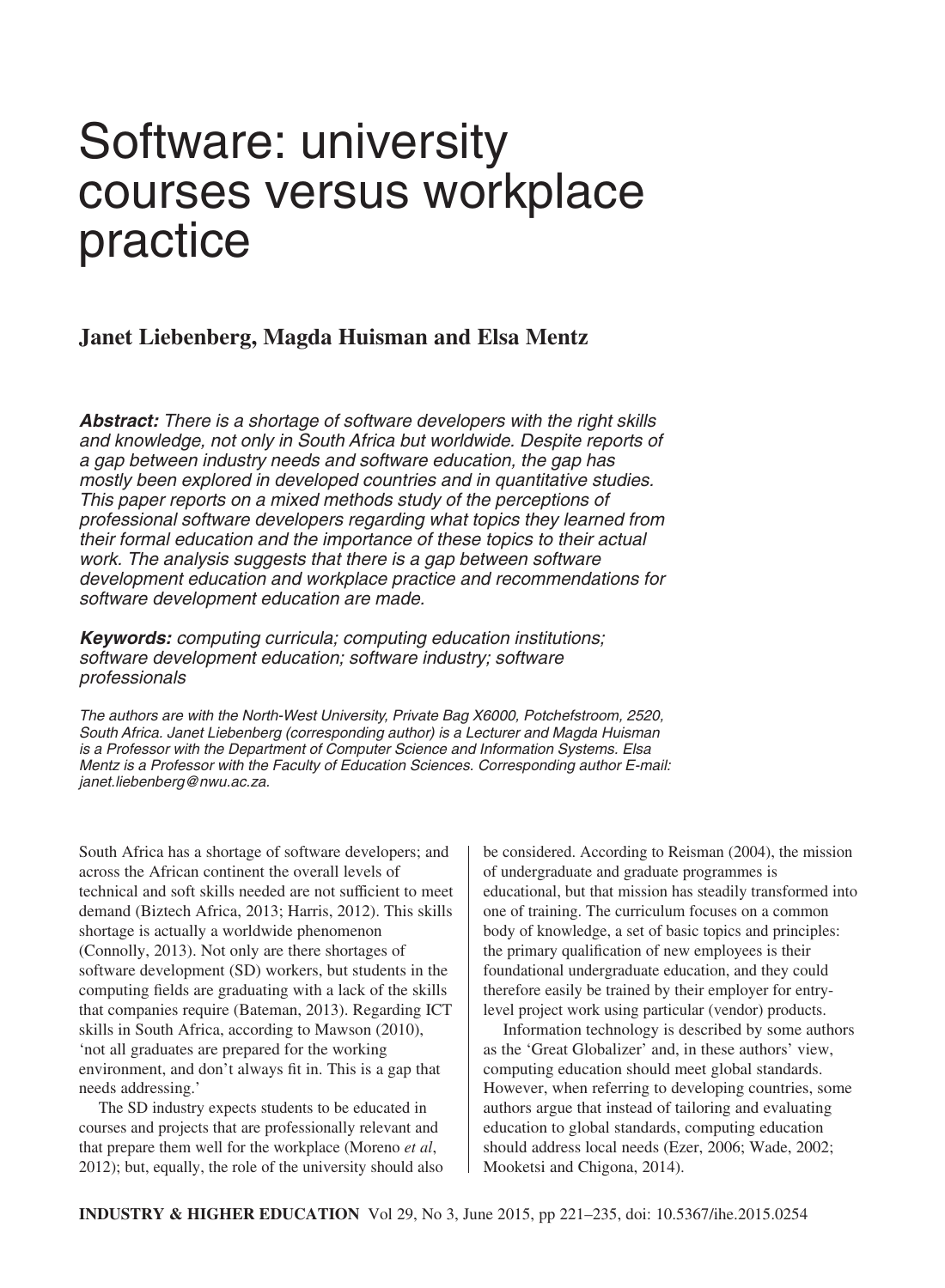#### *Software: university courses versus workplace practice*

Several researchers have studied the knowledge and skills requirements for IT professionals through quantitative analysis, but the gap has mostly been explored in developed countries. No mixed methods study in a developing country could be found that studied professional software developers' perceptions regarding the topics they learned in their formal education and the importance of these topics to their actual work. In view of the rapid pace at which technology is changing, and in the light of the shortage of skilled software developers, the present study investigated the possible current gap between software development education and software workplace practice.

The research questions were:

- (1) What are the topics professional software developers learned in their formal education?;
- (2) What topics are important to professional software developers in their actual workplace?; and
- (3) Is there a gap between software development education and the workplace from the perspective of the software industry?

It is hoped that the answers might help SD educators, curriculum developers and corporate trainers, especially in developing countries, to form a picture of what knowledge and skills demanded by industry university courses do or do not cater for; and the software industry will be able to ascertain which tasks new recruits in the SD workplace might be well qualified to perform. University and industry should be able relate the results to the academic preparation of future software developers, as well as the continued education and training of software developers. It is argued that this could therefore lead to more relevant software development education with regard to the software industry and contribute to meeting the demand for skilled software developers.

# **Clarification of terminology**

The dynamic nature and continual evolution of computing makes it difficult and potentially misleading to define the computing disciplines and related terminology (Guzdial *et al*, 2009; Gruner, 2014). For the purpose of this study, it is therefore useful and helpful to explain and clarify certain key terms, as follows.

## *Software development (SD)*

The International Organization for Standardization (ISO) and the International Electrotechnical Commission (IEC) define 'developer' as an individual or organization that performs development activities (including requirements analysis, design, testing through

acceptance) during the system or software life cycle process (ISO/IEC 25000, 2014). The IEEE, ISO and IEC define the software development process as the process by which user needs are translated into a software product (ISO/IEC/IEEE 24765, 2010). For the purposes of this study 'software development' will refer to the process of developing software products through successive phases in an orderly way.

## *Software industry*

The ISO and IEC define 'software manufacturer' as a group of people who or organizations that develops or develop software, typically for distribution and use by other people or organizations (ISO/IEC 19770–2, 2009). For the purposes of this study, 'software industry' will refer to software manufacturers, as well as organizations for which software is not the main product but is developed for use within the organization.

# **Conceptual framework**

## *The student in the software development class*

Students in current university classes are described by a great number of writers as the Net Generation. The Net Generation is characterized by people who may have never known life without the Internet (Jones *et al*, 2010). However, not all today's students can be described as the Net Generation, since not all students had and still have the benefit of state-of-the-art, ubiquitous technology. They may have information literacy characteristics and IT skills quite different from those typical of the Net Generation. Higher education comprises a highly diverse and growing student body with a wide variety of information literacy skills and abilities (Lorenzo *et al*, 2007; Jones *et al*, 2010).

Students in developing countries do not fit the description of the Net Generation since Internet penetration for households in 2013 is a mere 31.2%. South Africa was ranked 37th amongst developing countries, with 39.4% (25.5% in 2012) of South African households using the Internet. The considerable rise in Internet use is explained by mobile broadband subscriptions experiencing an 80% year-on-year growth in Africa (UN Broadband Commission, 2013, 2014) and Calitz (Biztech Africa, 2013) believes that mobile applications can play a key role in delivering ICT learning and generating interest in careers in ICT in Africa.

## *Software developers in the workplace*

Software and technical developments have made remarkable strides in the last few decades, and continue to do so seemingly unabated. The result has been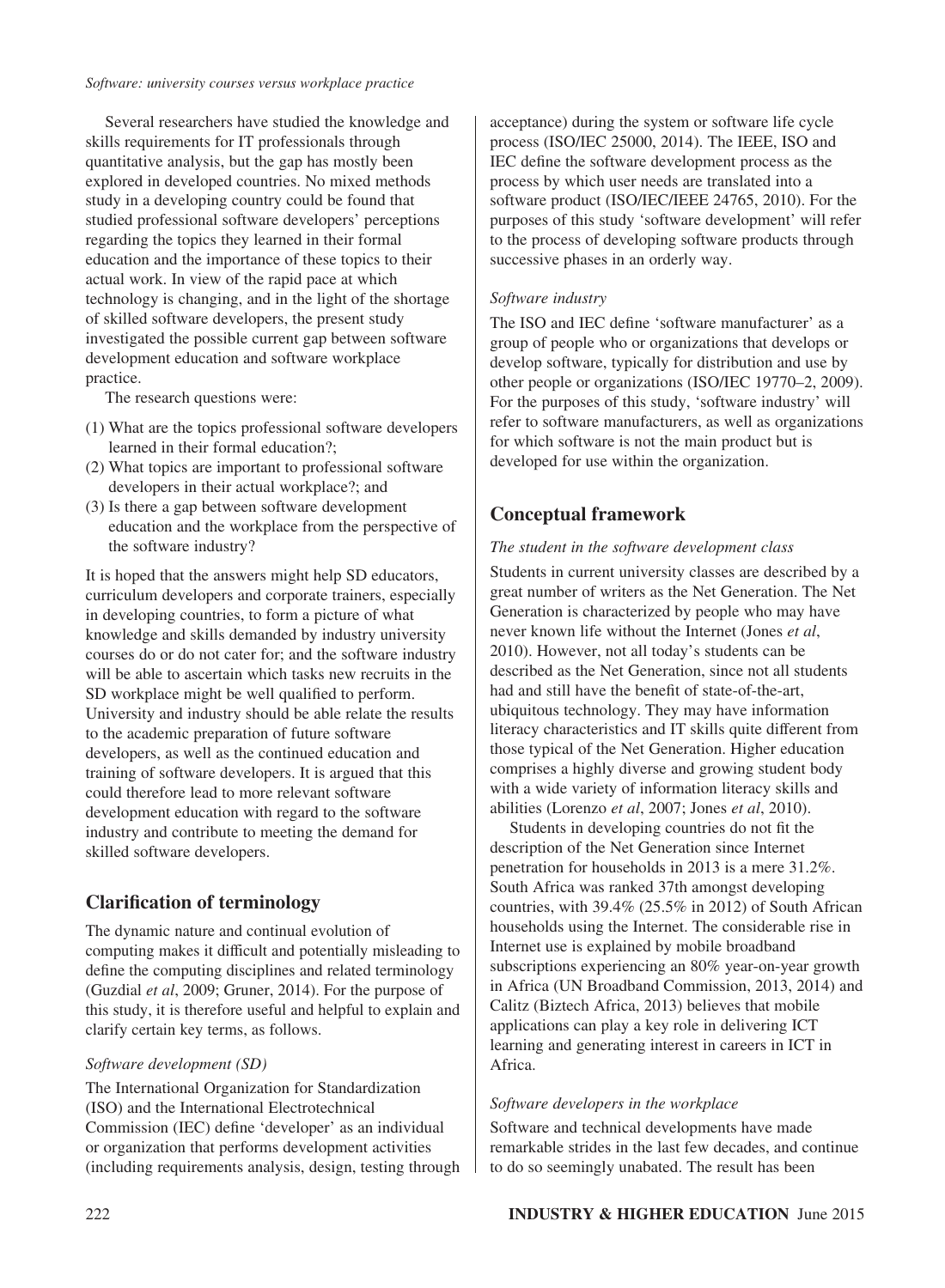profound transformation of markets, industries and society in general (Biztech Africa, 2013; Shaw *et al*, 2005). The demands on software developers are changing because the character of software production itself is changing and with this the dependence on software is increasing (Saiedian, 2009; Shaw *et al*, 2005; Gupta, 2005). The diversity of software applications, clients and contexts requires adaptability in responding to client needs and the ability to discriminate between criteria for success (Shaw *et al*, 2005; Gupta, 2005). Professionals in the computing field require personal skills, technical expertise and lifelong learning abilities (Fernandez-Sanz, 2009; Calitz, 2010) and employers must provide opportunities for lifelong learning specifically making use of on-line courses and training materials (Krakovsky, 2010).

In view of the discriminatory apartheid past of South Africa, the Employment Equity Act (South Africa) (1998) requires companies to ensure through affirmative action that designated groups (black people, women and people with disabilities) have equal opportunities in the workplace. This is a double concern for ICT companies in South Africa because there is a shortage of black ICT professionals (Calitz, 2010) and, on top of that, the shortage of women in the computing disciplines is a fact of life in South Africa as much as it is a worldwide phenomenon (Harris, 2012).

## *University courses vs workplace practice*

The seminal study by Lethbridge (2000) can serve as a framework for understanding relationships between the needs of the SD industry and the education of software developers. In the survey carried out by Lethbridge (*ibid*) over 200 software developers and managers from around the world were asked what they thought about 75 educational topics. For each topic they were asked how much they had learned about it in their formal education, how much they knew about it at the time of the survey and how important the topic had been in their career. The Lethbridge study and several others, mainly in the USA, suggested the existence of a gap between the knowledge and skills demanded by the industry and the knowledge and skills gained by graduates of university computing courses: Table 1 provides a summary of the relevant studies.

Courses with a primary emphasis on current technology, in which most of the knowledge will become obsolete as the technology does, are a major challenge in the education of software developers. Pressures arising from the changing character of software and from external pressures on educational institutions will require changes in what software developers are taught and how they are taught (Gupta, 2005).

#### *Curricula for software development*

To fill, effectively, this gap between the knowledge and skills demanded by the industry and the knowledge and skills gained by graduates of university computing courses, it would be necessary on the one hand to guarantee that the educational programmes provide the knowledge required for the job profiles suggested by industry; and on the other hand to ensure that this knowledge is taught in a manner enabling future professionals to tackle correctly the problems they will face during their professional career (Gupta, 2005; Loftus *et al*, 2011). Plice and Reinig (2007) found that emphasizing technical topics at the expense of business content in university courses may provide short-term benefits in making the transition into the workforce, but it might inhibit career advancement as graduates assume greater managerial responsibilities. Emphasizing communication and teamwork skills, while maintaining the existing curriculum balance between business and technical content, is indicated as an appropriate strategy for aligning the computing curricula with the needs of industry.

The Joint Task Force on Computing Curricula (Joint Task Force, 2013) emphasized that the education students receive must adequately prepare them for the workforce in a more holistic way than simply conveying technical facts. Students will, through the general university experience, acquire some soft skills and personal attributes (for example, patience, time management, work ethic, and an appreciation for diversity), but for the rest of the skills provision must be made through specific curricula.

The adoption of international curricula offers a ready means for updating university computing curricula, but universities in developing countries face challenges of implementing these curricula which are typically designed for Western realities and which therefore do not address local needs (Bass and Heeks, 2011; Ezer, 2006).

Lethbridge *et al* (2007) argue that the majority of quality and budgetary problems with software have their root cause in human error or lack of skill. These in turn arise in large part from inadequate education; thus improving education should go a long way towards improving software and software practice.

# **Methodology and data collection**

In this section the research design, the demographics of the participants, as well as the data collection and analysis are discussed.

## *Research design and participants*

A mixed methods approach was used to conduct the research. Tashakkori and Creswell (2007) describe mixed methods as: 'Research in which the investigator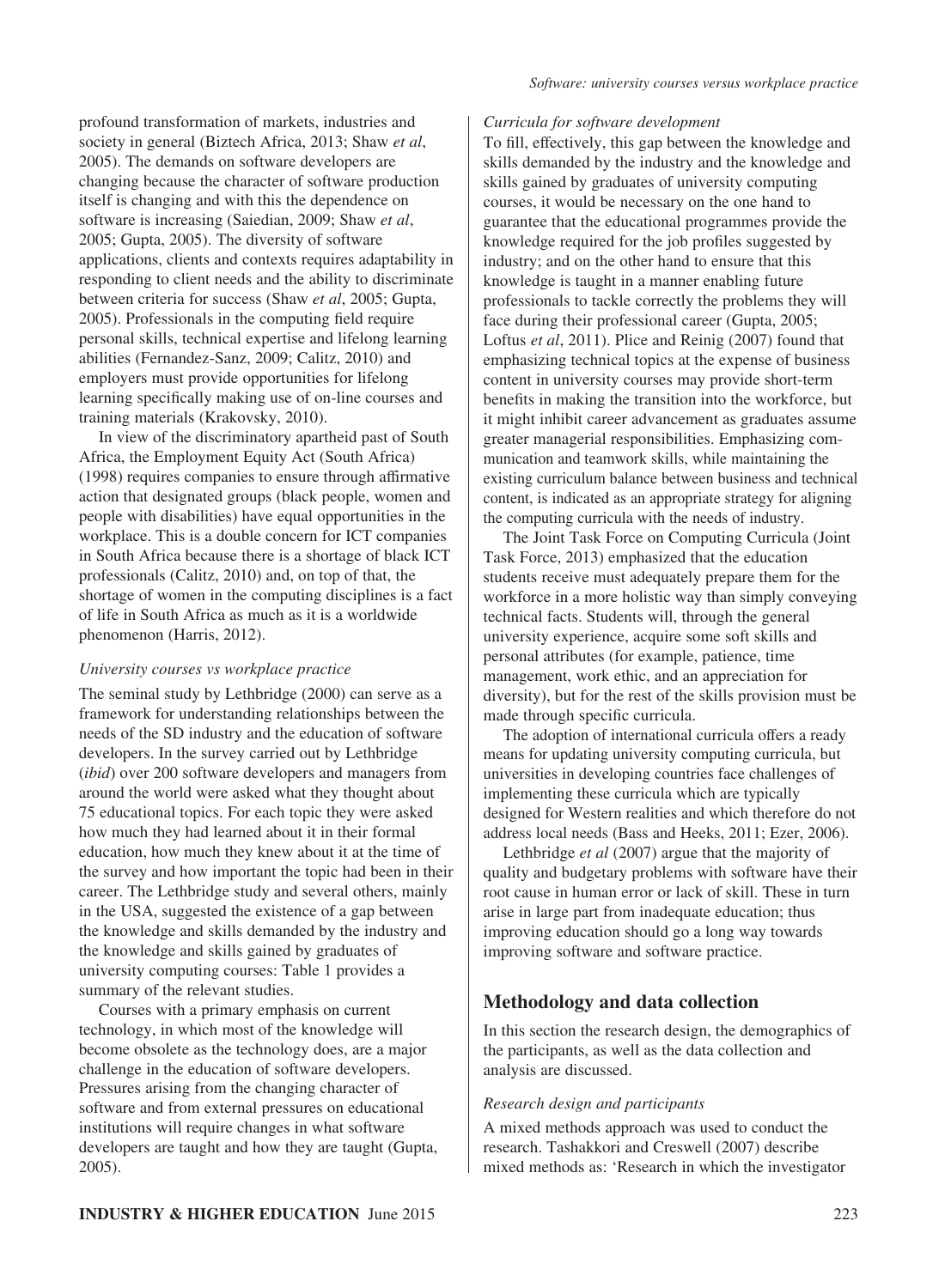| Author(s)                   | <b>Study</b>                                                                                                                                                                   | <b>Results</b>                                                                                                                                                                                                                                                                                                   |
|-----------------------------|--------------------------------------------------------------------------------------------------------------------------------------------------------------------------------|------------------------------------------------------------------------------------------------------------------------------------------------------------------------------------------------------------------------------------------------------------------------------------------------------------------|
| Lethbridge (2000)           | Survey of software practitioners on what they<br>thought about 75 educational topics.                                                                                          | Gaps in HCI/user interfaces, real-time system<br>design, software cost estimation, software<br>metrics, software reliability and fault tolerance,<br>and requirements gathering and analysis.<br>Mathematical topics over-emphasized.                                                                            |
| Kitchenham et al (2005)     | Surveyed SE graduates to assess the extent to<br>which the education delivered by four UK<br>universities matches the requirements of the<br>software industry.                | Gaps in Web-based programming, project<br>management, configuration and release<br>management, multimedia, security and<br>cryptography, computer graphics, and business<br>topics. Mathematical topics over-emphasized.                                                                                         |
| Kim et al (2006)            | Examines IS/IT skills gaps from three<br>perspectives: end-users, academia, and IS/IT<br>employers.                                                                            | Gaps in project management; most basic and<br>widely used technologies (personal productivity<br>and desktop operating systems), security, ERP,<br>end-user computing, and the integration of soft<br>skills.                                                                                                    |
| Surakka (2007)              | A small survey of software developers, academia<br>and Master's students to evaluate the<br>importance of subjects in demanding<br>programming tasks.                          | Gap in Web-related subjects and skills.<br>Mathematical topics over-emphasized.                                                                                                                                                                                                                                  |
| Benamati and Mahaney (2007) | Thirteen IS executives were interviewed to learn<br>their views on the state of the entry-level IS job<br>market and what skills today's IS graduates lack<br>most.            | Lack in programming skills, project management<br>skills, communications skills, business<br>knowledge, and leadership skills.                                                                                                                                                                                   |
| Lee and Han (2008)          | Investigated the skill requirements for a<br>programmer/analyst by analysing 837 job ads<br>posted on Fortune 500 corporate websites.                                          | Require skills related to development, software,<br>social skills, and business.                                                                                                                                                                                                                                 |
| Aasheim et al (2009)        | Compared the perceptions academics have of<br>the importance of various skills for entry-level IT<br>workers with the view of IT managers.                                     | IT managers place more importance on<br>hardware concepts, operating systems,<br>leadership skills or entrepreneurial traits than<br>academia. Both groups ranked interpersonal<br>skills, personal skills, technical skills,<br>organizational skills and work experience - in the<br>same order of importance. |
| Bullen et al (2009)         | Examined workforce trends in IT companies.                                                                                                                                     | Companies seek client-facing capabilities,<br>project management skills and business domain<br>knowledge.                                                                                                                                                                                                        |
| Gallagher et al (2010)      | Interviewed senior IT managers in non-IT<br>companies to investigate the premise that IT<br>professionals should possess a varied set of<br>skills.                            | Skills most critical are non-technical skills, such<br>as project management, business-domain<br>knowledge and relationship skills.                                                                                                                                                                              |
| Moreno et al (2012)         | Investigated the relationship between the<br>competences of recent SE graduates and the<br>tasks that these professionals are to perform as<br>part of their jobs in industry. | The biggest gaps found concern tasks<br>associated with IT business consultancy,<br>knowledge related to leadership, negotiation or<br>giving presentations.                                                                                                                                                     |
| Keil et al (2013)           | Investigated the skill requirements for IT project<br>managers in (IT) projects.                                                                                               | The top ?ve skills identi?ed were leadership,<br>verbal communication skills, scope<br>management, listening skills, and project<br>planning.                                                                                                                                                                    |

**Table 1. Studies on the knowledge and skills gap.**

collects and analyses data, integrates the findings, and draws inferences using qualitative and quantitative approaches or methods in a single study or programme of inquiry'. Mixed methods research can help develop

rich insights into various phenomena of interest that cannot be fully understood using only a quantitative or a qualitative method. Often, mixed methods research will provide the most informative, complete, balanced and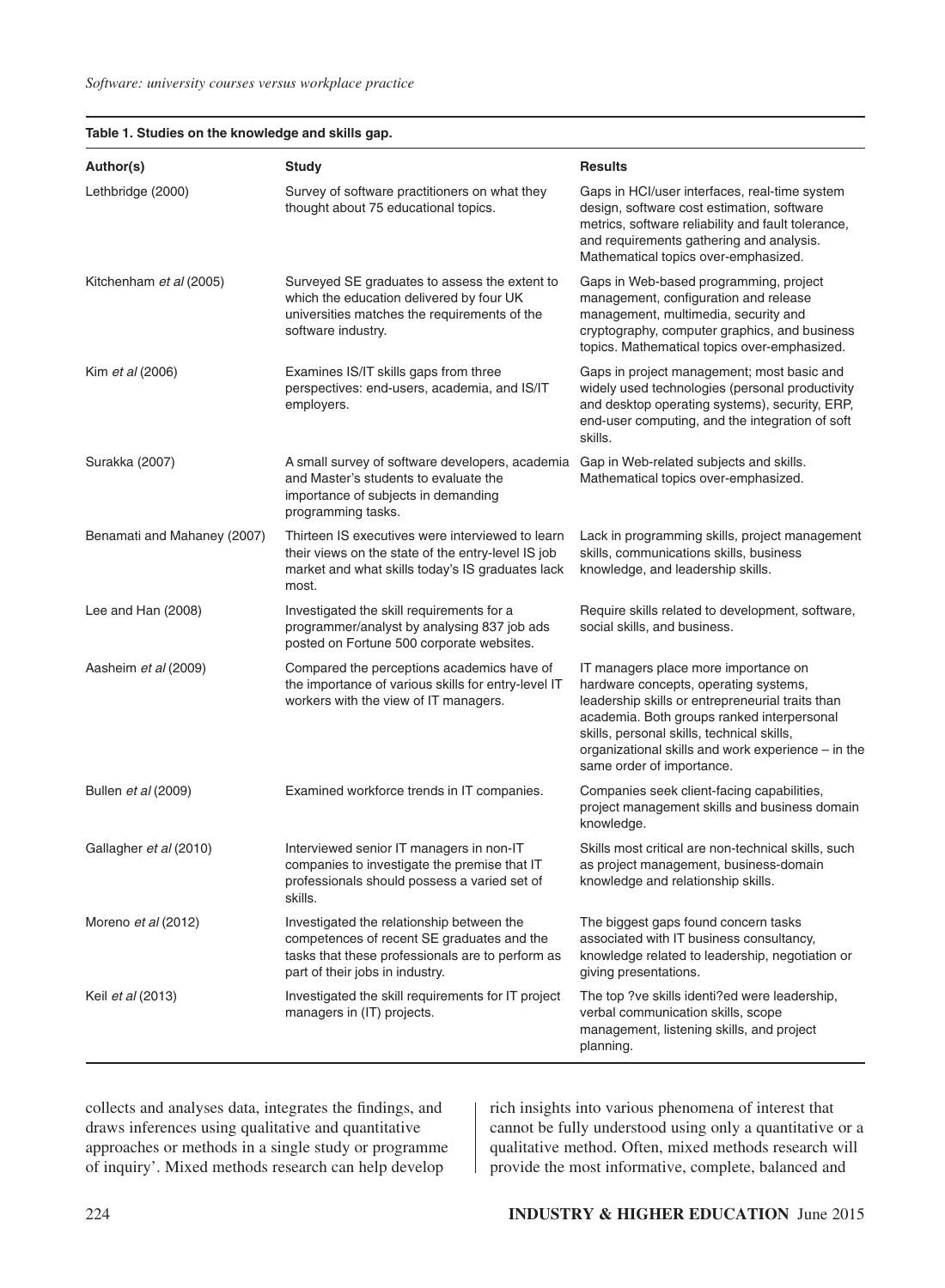useful research results (Venkatesh *et al*, 2013; Johnson *et al*, 2007). Creswell and Clark (2007) suggested four major types of mixed methods design: (1) triangulation (merge qualitative and quantitative data to understand a research problem); (2) embedded (use either qualitative or quantitative data to answer a research question within a largely quantitative or qualitative study); (3) explanatory (use qualitative data to help explain or elaborate quantitative results); and (4) exploratory (collect quantitative data to test and explain a relationship found in qualitative data). In this study the type of mixed methods research was explanatory, because the objective of the qualitative investigation was to supplement the quantitative investigation and to better understand and explain the observations of the quantitative investigation. This mixed methods study was conducted in South Africa: for the quantitative part of the study a survey was used and the qualitative data were acquired through the comments made by survey respondents.

In the last quarter of 2013 a convenience sample of 995 professional software developers in South Africa was taken. The respondents were members of the following groups of the professional networks LinkedIn and MyBroadband: Software and Web Developers in South Africa, SA Developer.NET and C# Developers/Architects. They were contacted via e-mail and asked to complete the anonymous online survey. Some of the respondents indicated that they had sent the link of the survey to their colleagues for completion. In addition, five managers at software houses were contacted and they sent the link of the survey to the software developers in their company. The number of usable responses received was 214, a response rate of around 21%.

Table 2 provides a summary of the biographical data of the respondents. The gender profile, with only 8% of the respondents being female, is a matter for concern – but not surprising. The age profile shows that 42% of the respondents were 'young' (aged under 30) software developers. A greater concern is the ethnic background of the software developers, with only 19% of the respondents being Black. In terms of the respondents' education 49% of them were in possession of a CS/IS degree or degrees, with another 22.5% having related degrees.

It is not uncommon in software development to find people with few formal qualifications (4.5% of the respondents): they often teach themselves to programme and then prove themselves to employers in the software industry through their knowledge, skills and experience. The work experience of respondents indicates that 70.5% of them had more than five years' work experience. A common trend is for software

#### **Table 2. Profile of respondents (***n***=214).**

|                                         |                                                                                                                | Number (%) of<br>respondents                                                     |
|-----------------------------------------|----------------------------------------------------------------------------------------------------------------|----------------------------------------------------------------------------------|
| Gender                                  | Male<br>Female                                                                                                 | 196 (92%)<br>18 (8%)                                                             |
| Age category                            | $18 - 24$<br>$25 - 29$<br>$30 - 39$<br>$40 - 49$<br>$50 - 59$<br>$60+$                                         | 25 (12%)<br>64 (30%)<br>94 (44%)<br>28 (13%)<br>3(1%)<br>$0(0\%)$                |
| Ethnic background                       | African/Black<br>White<br>Coloured <sup>a</sup><br>Indian/Asian<br>Other                                       | 40 (19%)<br>145 (68%)<br>11 $(5%)$<br>14 (6%)<br>4(2%)                           |
| Education                               | Matric<br>Certification<br>National Diploma<br>CS/IS degree(s)<br><b>BSc/BCom</b><br><b>Engineering degree</b> | 10 (4.5%)<br>22 (10%)<br>30 (14%)<br>104 (49%)<br>38 (18%)<br>10 (4.5%)          |
| Work experience<br>(in years)           | $0 - 4$<br>$5 - 9$<br>$10 - 14$<br>$15 - 19$<br>$20 - 29$<br>$30 - 39$<br>$40+$                                | 63 (29.5%)<br>62 (29%)<br>51 (24%)<br>22 (10%)<br>13 (6%)<br>3(1.5%)<br>$0(0\%)$ |
| Years at current<br>employer            | $0 - 2$<br>$3 - 4$<br>$5 - 9$<br>$10 - 19$<br>20-29<br>$30 - 39$<br>$40+$                                      | 123 (57%)<br>47 (22%)<br>26 (12%)<br>13 (6%)<br>4(2%)<br>$0(0\%)$<br>$1(0.5\%)$  |
| Involved in hiring of<br>new graduates? | Yes<br>No                                                                                                      | 99 (46%)<br>115 (54%)                                                            |
| Part of<br>management?                  | Yes<br>No                                                                                                      | 58 (27%)<br>156 (73%)                                                            |

*Note:* <sup>a</sup> The term 'Coloured' is used by government organizations in South Africa, among others, as an ethnic label for people of mixed ethnic origin who possess ancestry from Europe, Asia and various Khoisan and Bantu tribes of Southern Africa and is not considered derogatory.

developers not to stay long in one position or workplace: this became apparent in this study, with only 43% of the respondents having worked for more than two years with their current employer. About a quarter of the respondents (27%) were part of management and 46% of them were involved in the hiring of new graduates.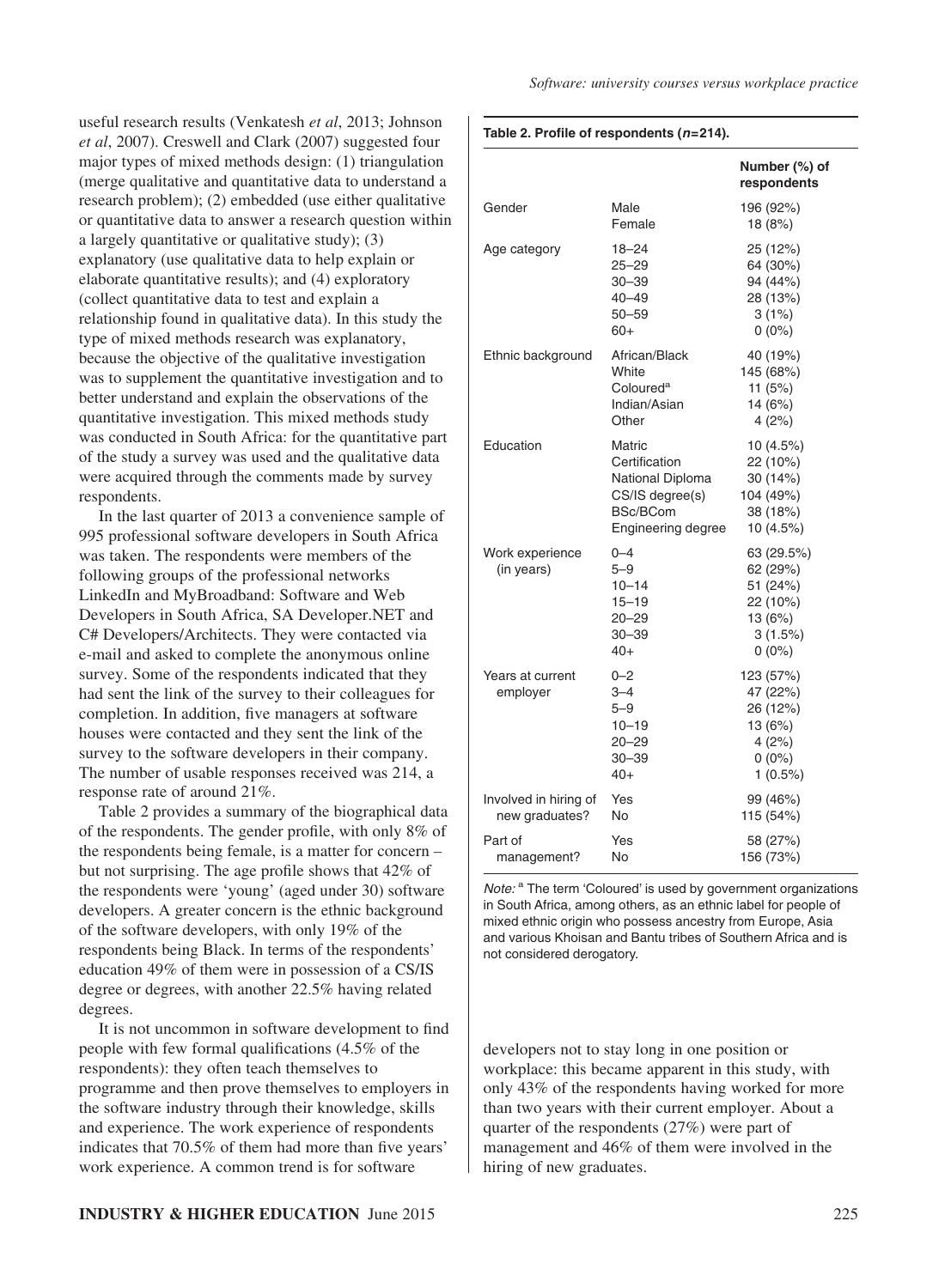#### **Table 3. Factors (with reliability coefficients) and items.**

| <b>Factors</b>                                            | Set 1: Cronbach's $a$ Set 2: Cronbach's $a$ |       |
|-----------------------------------------------------------|---------------------------------------------|-------|
| Information systems                                       | 0.800                                       | 0.812 |
| Computer hardware and electrical and computer engineering | 0.937                                       | 0.907 |
| Software testing and maintenance                          | 0.900                                       | 0.833 |
| Computer science theory                                   | 0.912                                       | 0.908 |
| Real-time and systems programming                         | 0.888                                       | 0.867 |
| Mathematics and statistics                                | 0.933                                       | 0.910 |
| Mobile technologies                                       | 0.946                                       | 0.967 |
| Software development methodologies                        | 0.915                                       | 0.803 |
| Software management                                       | 0.882                                       | 0.831 |
| General software design                                   | 0.853                                       | 0.834 |
| Specialized application techniques                        | 0.865                                       | 0.884 |
| Web design and development                                | 0.914                                       | 0.911 |
| Hardware: data transmission                               | 0.851                                       | 0.820 |
| Software engineering methods                              | 0.901                                       | 0.867 |
| <b>Items</b>                                              |                                             |       |
| Data warehousing                                          |                                             |       |
| Security and cryptography                                 |                                             |       |
| Game development                                          |                                             |       |
| <b>HCI/user interfaces</b>                                |                                             |       |
| Essential subsystem design: databases                     |                                             |       |

*Note:* See Appendix for the items in each factor.

#### *Data collection, instrument and analysis*

A survey with two sets of 63 items, and an open-ended question at the end of the questionnaire asking for further comments on the education of software developers, was developed. The first section of the questionnaire gathered information on the biographical data of the respondents as shown in Table 2. The second and third sections both listed the same 63 core software development topics. Similar to Lethbridge (2000), the first set of 63 topics asked in respect of each topic: 'How much did you learn about this in your formal education?' and was accompanied by a five-point Likert response scale with 1 ('Learned nothing at all'); 2=('Became vaguely familiar'); 3=('Moderate working knowledge'); 4=('Learned a lot'); 5=('Learned in depth; became expert'). The second set asked in respect of each of the 63 topics: 'How important have the details of this specific material been to you in your career as a software developer?' and was accompanied by a five-point Likert response scale with 1 ('No importance') 2=('Occasionally important'); 3=('Moderately important'); 4=('Very important'); 5 ('Essential').

Factor analysis was used to investigate the two sets of 63 items in more detail, to reduce the variables into a smaller number of factors but taking into account that in order to answer the third research question, the two sets needed to be comparable. The 214 responses were examined using principal components factor analysis and the two sets of attitude items each yielded 14

interpretable factors and five items were being handled as single research variables for each set. Factors were named according to their main context. A Cronbach's Alpha coefficient was calculated for each of the factors and was found, as Table 3 shows, to be reliable  $(a > 0.60)$ .

Kitchenham *et al* (2005) raised concerns over the population in the study by Lethbridge (2000), namely that some of the respondents graduated a very long time prior to the study, and some graduated in non-computer science-related disciplines or did not graduate at all. For this present study the concerns of Kitchenham *et al* (2005) were therefore addressed. Cross tabulation (see Table 4) was used to establish the core group of respondents with, in the first place, a pure CS/IS degree; and, in the second place, respondents who had completed their degree in the past fifteen years. These criteria were met by 93 respondents – from hereon referred to as the 'Core Group' – because their education can be considered as relatively recent and these respondents could offer useful information about current computer science-related courses. For the first and second research questions, the Core Group's views are reported together with those of the whole group, but for the third research question, when establishing the gap, only the Core Group's views are reported because only they can give a clear indication of the possible gap.

Basic analysis of quantitative data was done by calculating the mean values and standard deviation of each of the 19 variables. The statistical tests used in the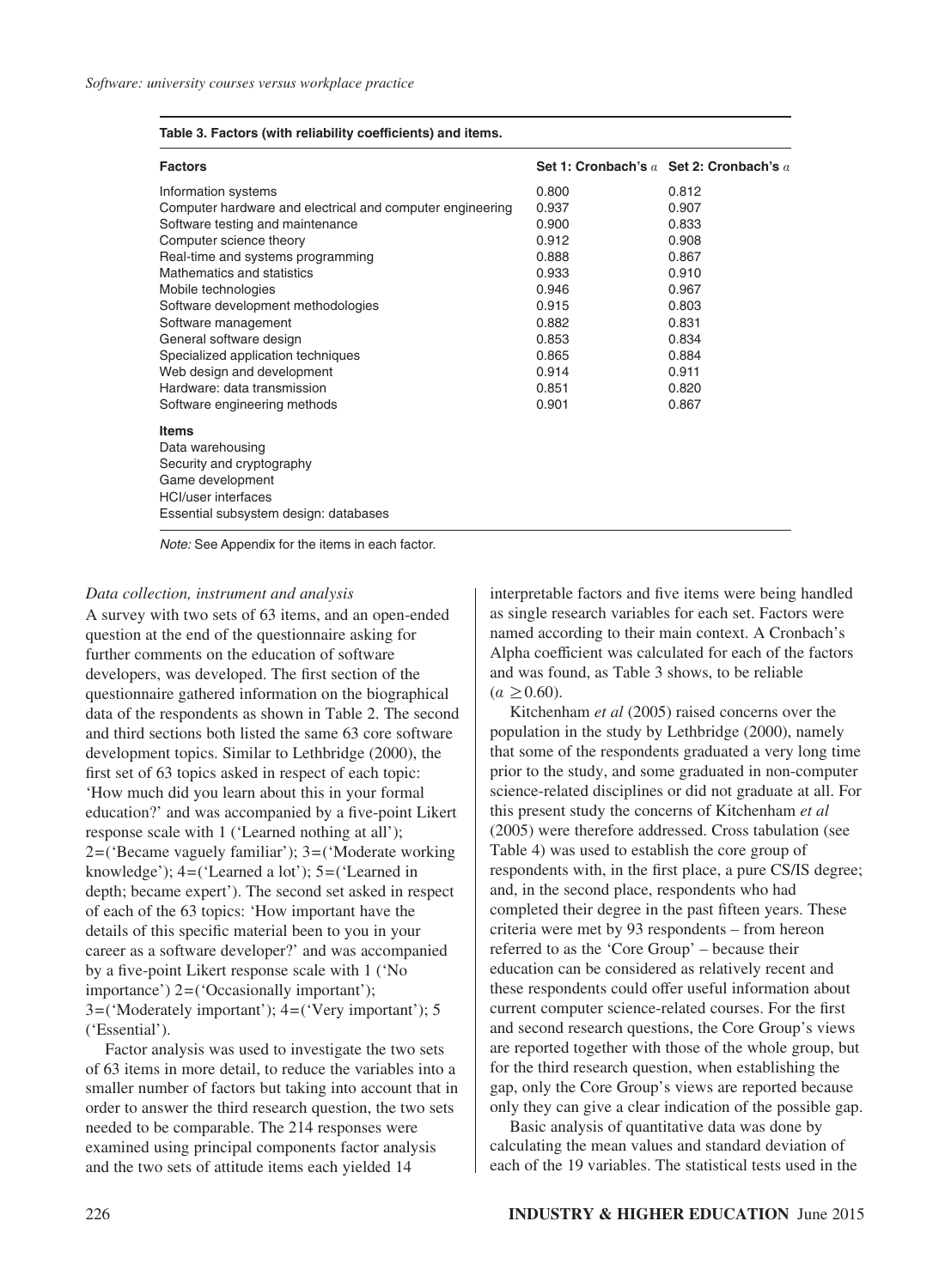|                  |                           |         |         | Work experience (years) |                |           |           |       |
|------------------|---------------------------|---------|---------|-------------------------|----------------|-----------|-----------|-------|
|                  |                           | $0 - 4$ | $5 - 9$ | $10 - 14$               | $15 - 19$      | $20 - 29$ | $30 - 39$ | Total |
| <b>Education</b> | Matric                    |         | 4       | 2                       | 2              | 0         |           | 10    |
|                  | CS/IS degree(s)           | 37      | 35      | 21                      |                | 4         | $\Omega$  | 104   |
|                  | <b>BSc/BCom degree</b>    | 8       | 10      | 11                      | 5              | 4         | 0         | 38    |
|                  | Certification             | 9       | 2       | 5                       | $\overline{2}$ | 2         | 2         | 22    |
|                  | National diploma          | 7       | 8       | 8                       | 5              | 2         | 0         | 30    |
|                  | <b>Engineering degree</b> |         | 3       | 4                       |                |           | 0         | 10    |
| Total            |                           | 63      | 62      | 51                      | 22             | 13        | 3         | 214   |

**Table 4. Cross tabulation of experience vs education.**

analysis varied as necessary to match the metric being analysed. When the results of the interaction analysis are reported, only the significant interactions or primary effects will typically be discussed. A convenience sample instead of a random sample was used therefore the *p*-values will be reported for the sake of completeness but will not be interpreted.

The qualitative data gathered in the open-ended question at the end of the questionnaire came from 77 of the respondents. In addition, there were 21 respondents who felt so strongly about the topic that they gave up their anonymity and e-mailed the researcher with more comments and suggestions.

The ATLAS.ti 7.1.4 computer program was used for the analysis of the qualitative data. The data were stored as a hermeneutic unit and coded into themes and subthemes and analysed for dominant themes. Given that the objective of the qualitative investigation was to supplement the quantitative investigation, the question central to this analysis was, 'What knowledge is important to professional software developers in their actual workplace?' From the data analysis, some patterns emerged and the themes identified were:

- The knowledge needed by industry;
- The knowledge not needed by industry;
- The state of SD education; and
- Suggestions for SD education.

From the data analysis an overall description of the respondents' experiences and feelings about software development education was created. Since the product of qualitative research is richly descriptive (Merriam, 2009), the results of this part of the study are presented in the form of quotations taken from the participants' comments.

## *Threats to validity*

As previously stated, the dynamic nature of computing makes it difficult to define the computing disciplines and related terminology. In this study the focus was on software developers, and all of the respondents fitted the

label 'software developer'; but what a software tester, web developer, software architect, project manager, or any of a host of other software-related professionals might need in preparation might vary. Furthermore, software developers are dispersed across many different industries (banking, service industries, etc) and there would be many different needs to address. The researchers had taken care to select the software development groups from LinkedIn and MyBroadband: the views and opinions of these experienced software developers do not necessarily only represent their specific profession or sector, because a project manager in the SD department of a bank will, for instance, notice what knowledge and skills are lacking in the software development team and knowledge regarding software testing is not bound to a specific sector.

Software engineering (SE) is not yet offered as a separate degree programme at universities in South Africa, and software developers in South Africa therefore originate from CS/IS/IT degree programmes. The results of this study could not therefore be used as a remedy to fix a single degree programme; but, rather, as a guideline for role players ranging from lecturers, developers of degree programmes/curricula to corporate trainers.

# **Results and discussion**

In this section, important data for each of the concepts are considered, as well as the qualitative data that provide a rich description of the information obtained. The qualitative data also helped the researchers to discover and gain understanding of the perspectives of the professional software developers regarding the topics they learned from their formal education and the importance of these topics to their actual work.

## *University courses*

Table 5 shows the topics the Core Group (*n*=93) and the whole group  $(n=214)$  of professional software developers learned in their formal education. It is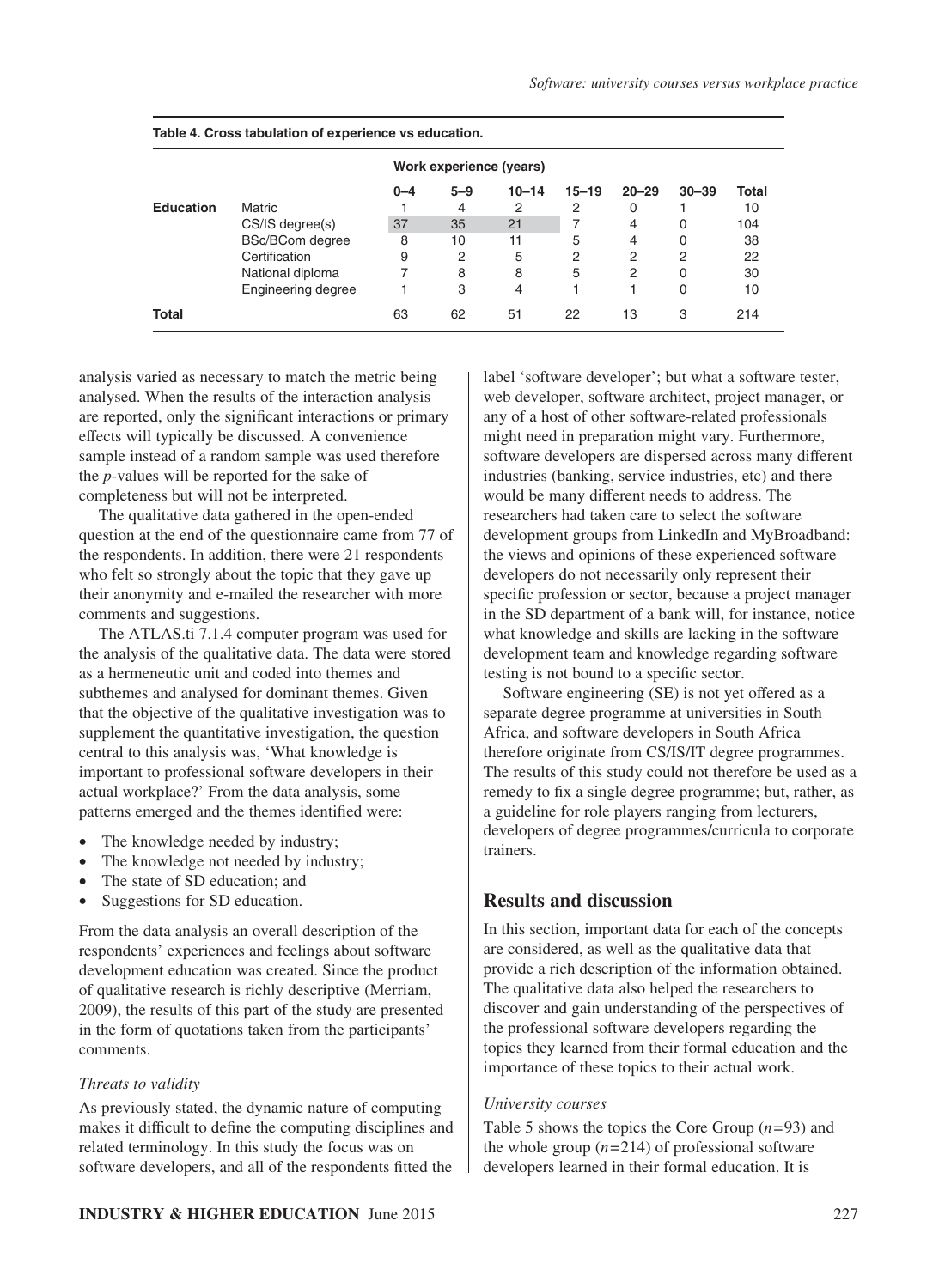#### **Table 5. Topics learned in formal education.**

|                                                           | <b>Core Group</b>             |           | Whole group                    |           |
|-----------------------------------------------------------|-------------------------------|-----------|--------------------------------|-----------|
| <b>Topics</b>                                             | Mean <sup>a</sup><br>$(n=93)$ | <b>SD</b> | Mean <sup>a</sup><br>$(n=214)$ | <b>SD</b> |
| Essential subsystem design: databases                     | 3.613                         | 0.847     | 3.308                          | 0.992     |
| General software design                                   | 3.240                         | 0.758     | 3.071                          | 0.806     |
| Computer science theory                                   | 3.223                         | 0.902     | 3.043                          | 0.969     |
| Mathematics and statistics                                | 3.132                         | 0.972     | 2.908                          | 1.137     |
| <b>HCI/user interfaces</b>                                | 2.978                         | 1.251     | 2.724                          | 1.148     |
| Software engineering methods                              | 2.875                         | 0.941     | 2.718                          | 0.950     |
| Real-time and systems programming                         | 2.824                         | 0.850     | 2.650                          | 0.893     |
| Security and cryptography                                 | 2.699                         | 1.130     | 2.341                          | 1.171     |
| Hardware: data transmission                               | 2.694                         | 1.045     | 2.509                          | 1.066     |
| Web design and development                                | 2.621                         | 1.030     | 2.296                          | 1.068     |
| Information systems                                       | 2.541                         | 0.891     | 2.321                          | 0.903     |
| Data warehousing                                          | 2.538                         | 1.138     | 2.145                          | 1.080     |
| Specialized application techniques                        | 2.490                         | 0.950     | 2.265                          | 0.937     |
| Software testing and maintenance                          | 2.336                         | 0.951     | 2.158                          | 0.902     |
| Software management                                       | 2.263                         | 0.869     | 2.026                          | 0.877     |
| Software development methodologies                        | 2.161                         | 1.033     | 1.827                          | 0.982     |
| Computer hardware and electrical and computer engineering | 2.147                         | 0.839     | 2.170                          | 0.997     |
| Mobile technologies                                       | 1.987                         | 1.151     | 1.734                          | 1.013     |
| Game development                                          | 1.667                         | 1.004     | 1.472                          | 0.848     |

*Note:* <sup>a</sup> Likert-style responses were ranked from 1 to 5 respectively.

noteworthy that there are no significant differences between the Core Group and the whole group. Most of the differences might be explained by the 38 respondents who graduated more than 14 years prior to the study.

The topic that they learned the most was 'Essential subsystem design: databases' with the mean value indicating that their knowledge ranged from 'Learned a lot' to 'Moderate working knowledge'. They also rated 'Moderate working knowledge' on the topics: General software design; Computer science theory; and Mathematics and statistics. The topics they learned the least ('Became vaguely familiar') were 'Game development' and 'Mobile technologies'. It is a matter for concern that little was taught regarding 'Mobile technologies', because mobile broadband subscriptions were, and are, showing such a considerable growth in Africa.

The number of years' experience of the respondents was taken into consideration and was tested for significant differences between means of the respondents with less than 15 years' experience against those with 15 and more years' experience, using a *T*-test. There were three factors showing medium practically significant differences in terms of what they learned in their formal education, namely 'Mobile technologies' (*d*=0.50), 'Software development methodologies' (*d*=0.60) and 'Web design and development'  $(d=0.69)$ . It is not surprising that these newer technologies and methods were not taught to the

'older/more experienced' respondents because these technologies might not even have existed when they received their education. These results also confirm that in order to establish the gap between current SD education and the workplace, these older respondents had to be left out of the equation.

The *T*-test also showed that there were no significant differences in the views of the 'older/more experienced' respondents and the rest in terms of the important topics in the workplace. This fact confirms that the whole group of respondents' views are important in answering the second research question.

## *Knowledge needed*

Table 6 shows that these software developers viewed the topics in the workplace from 'Essential', 'Very important' through 'Moderately important' to 'Occasionally important'. These software developers view 'Essential subsystem design: databases' as the most important topic in the workplace, but it is encouraging to see that the same topic ranked first in the topics they learned in their formal education*.* 'General software design', followed by 'Web design and development' were viewed as very important topics in the workplace. The result for 'Web design and development' is in agreement with that of Surakka (2007) and Kitchenham (2005), that the industry views Web-related subjects and skills as important.

The topics viewed as the least important ('Occasionally important') were 'Game development'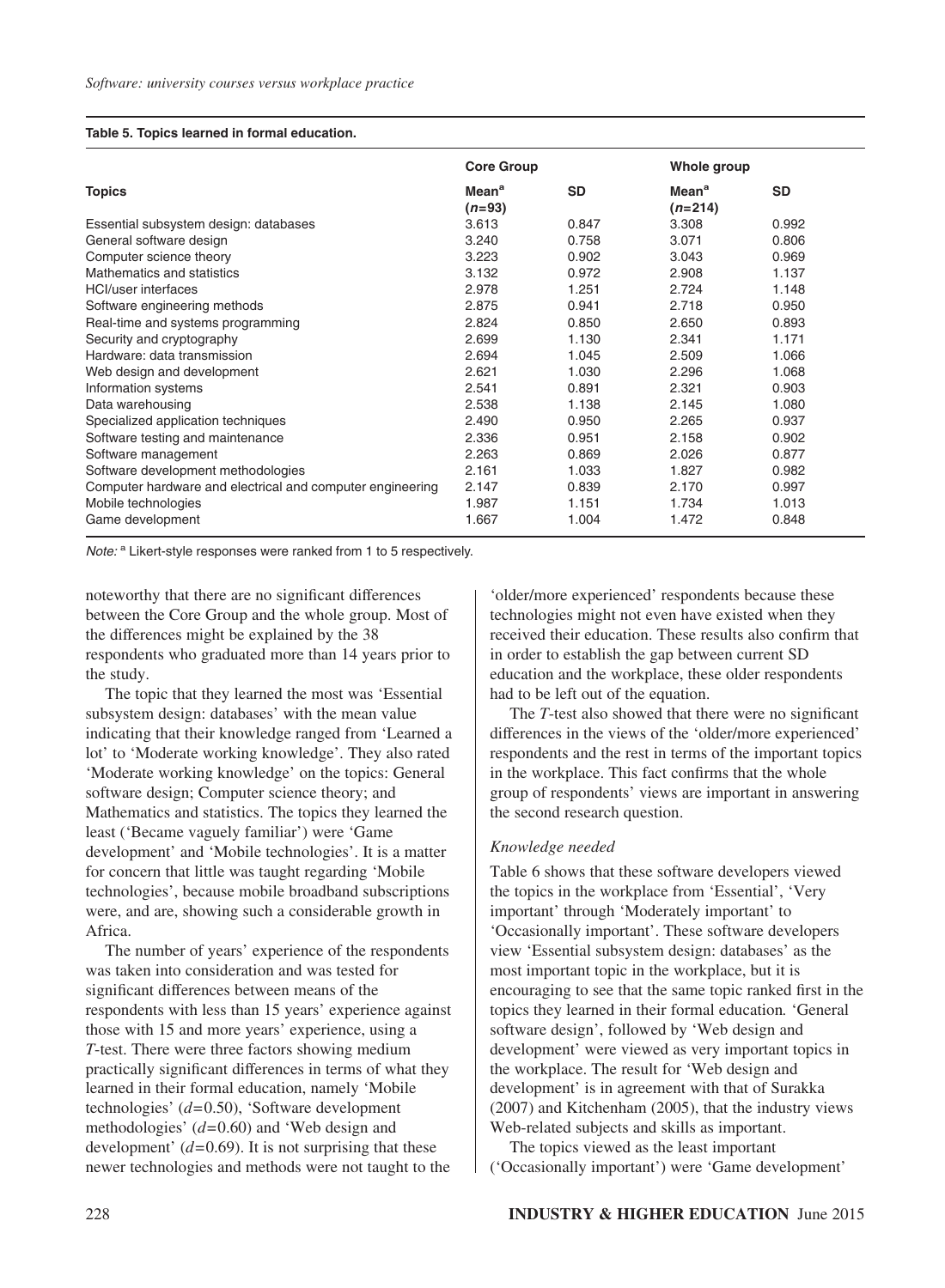|                                                           | <b>Core Group</b>             |           | Whole group                          |           |
|-----------------------------------------------------------|-------------------------------|-----------|--------------------------------------|-----------|
| <b>Topics</b>                                             | Mean <sup>a</sup><br>$(n=93)$ | <b>SD</b> | <b>Mean<sup>a</sup></b><br>$(n=214)$ | <b>SD</b> |
| Essential subsystem design: databases                     | 4.419                         | 0.864     | 4.336                                | 0.924     |
| General software design                                   | 4.029                         | 0.702     | 3.977                                | 0.783     |
| Web design and development                                | 3.903                         | 1.073     | 3.770                                | 1.117     |
| Software testing and maintenance                          | 3.796                         | 0.836     | 3.738                                | 0.831     |
| <b>HCI/user</b> interfaces                                | 3.634                         | 1.101     | 3.617                                | 1.131     |
| Software engineering methods                              | 3.584                         | 1.015     | 3.564                                | 0.955     |
| Mobile technologies                                       | 3.476                         | 1.298     | 3.386                                | 1.346     |
| Software development methodologies                        | 3.427                         | 1.065     | 3.159                                | 1.041     |
| Security and cryptography                                 | 3.409                         | 1.236     | 3.486                                | 1.141     |
| Software management                                       | 3.296                         | 0.963     | 3.254                                | 0.958     |
| Data warehousing                                          | 3.215                         | 1.214     | 3.037                                | 1.214     |
| Real-time and systems programming                         | 3.138                         | 1.079     | 3.169                                | 1.000     |
| Computer science theory                                   | 3.099                         | 1.156     | 3.040                                | 1.112     |
| Information systems                                       | 2.792                         | 1.104     | 2.776                                | 1.082     |
| Mathematics and statistics                                | 2.621                         | 1.025     | 2.584                                | 1.068     |
| Hardware: data transmission                               | 2.559                         | 1.091     | 2.680                                | 1.094     |
| Specialized application techniques                        | 2.249                         | 0.977     | 2.228                                | 0.971     |
| Computer hardware and electrical and computer engineering | 1.880                         | 0.843     | 1.985                                | 0.882     |
| Game development                                          | 1.591                         | 1.024     | 1.636                                | 0.982     |

#### **Table 6. Important topics in the workplace.**

*Note:* <sup>a</sup> Likert-style responses were ranked from 1 to 5 respectively.

and 'Computer hardware and electrical and computer engineering'. The qualitative data revealed the following regarding the knowledge needed by software developers. Respondents felt that students lacked certain knowledge and skills especially in relation to the way in which software development takes place in the real world:

'The common problem is that they have no concept of how real projects are managed, how projects are planned and timings are estimated, and various other things relevant to real-world development.'

'I think future developers need some introduction in the SDLC of the workplace along with something like SCRUM.'

'More practical exposure, become language and os agnostic use best tool for the job.'

'I think the education should focus on what is used in the industry like Agile and Extreme Programming and software practices (TDD).'

'Practical SDLC experience in a team setting (systems development projects) is a crucial part of the learning process.'

'General problem solving should be more of a focus.'

'They should learn the basic fundamentals and not just the methods to provide quick solutions.'

'The concepts are far more important (design patterns, algorithms).'

'Met too many honours degree students that don't grasp object-oriented design and design patterns.'

One of the respondents echoed the findings of other researchers (Mawson, 2010; Kitchenham *et al*, 2005; Kim *et al*, 2006; Plice and Reinig, 2007) regarding the lack of business knowledge: for example, 'I wasn't prepared from a business knowledge perspective'; and another respondent commented, 'When I first started I had very little idea of how to begin working with an existing code base and team structures'.

Respondents commented on recent developments and trends and what should be taught to students in order to stay up to date:

'The Functional Program (immutable) paradigm is taking over. Rather teach interfaces, generics, functions, delegates, lambdas and drum in the basics of stacks, heaps, queues and thread safety, etc.'

'Distributed Systems and Parallel computing are becoming more important now.'

'SOLID (Uncle Bob), Domain Driven Design (Evans) and Brock – Test-Driven Design are really useful.'

'SOLID is extremely important for writing good, maintainable, testable, extendable code.'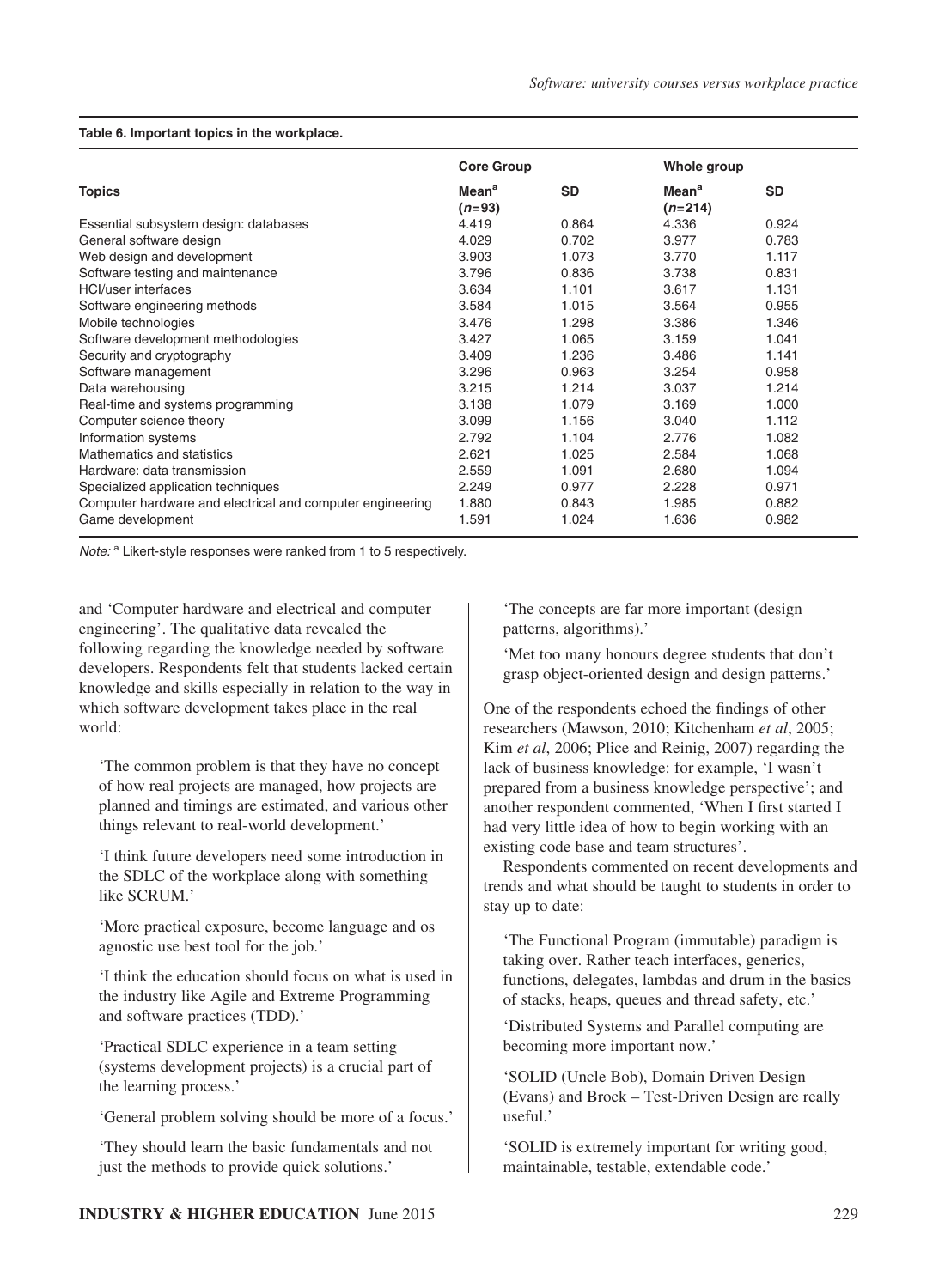#### **Table 7. The gap between university courses and workplace practice.**

|                                                           |                                       | Mean $(n=93)$              |                      |         |
|-----------------------------------------------------------|---------------------------------------|----------------------------|----------------------|---------|
| <b>Topics</b>                                             | <b>Learned in formal</b><br>education | Importance in<br>workplace | <b>Effect size</b>   | р       |
| Software testing and maintenance                          | 2.336                                 | 3.796                      | $1.54$ <sup>**</sup> | < 0.001 |
| Software development methodologies                        | 2.161                                 | 3.427                      | $1.19$ <sup>"</sup>  | < 0.001 |
| Web design and development                                | 2.621                                 | 3.903                      | $1.19$ <sup>**</sup> | < 0.001 |
| Mobile technologies                                       | 1.987                                 | 3.476                      | $1.15$ <sup>**</sup> | < 0.001 |
| Software management                                       | 2.263                                 | 3.296                      | $1.07$ <sup>**</sup> | < 0.001 |
| General software design                                   | 3.240                                 | 4.029                      | $1.04$ <sup>**</sup> | < 0.001 |
| Essential subsystem design: databases                     | 3.613                                 | 4.419                      | $0.93$ <sup>**</sup> | < 0.001 |
| Software engineering methods                              | 2.875                                 | 3.584                      | $0.70^{\degree}$     | < 0.001 |
| Security and cryptography                                 | 2.699                                 | 3.409                      | $0.57^*$             | < 0.001 |
| Data warehousing                                          | 2.538                                 | 3.215                      | $0.56^{\degree}$     | < 0.001 |
| Human-computer interaction/user interfaces                | 2.978                                 | 3.634                      | $0.52^*$             | < 0.001 |
| Real-time and systems programming                         | 2.824                                 | 3.138                      | 0.29                 |         |
| Information systems                                       | 2.541                                 | 2.792                      | 0.23                 |         |
| Mathematics and statistics                                | 3.132                                 | 2.621                      | $0.50^*$             | < 0.001 |
| Computer hardware and electrical and computer engineering | 2.147                                 | 1.880                      | 0.32                 |         |
| Specialized application techniques                        | 2.490                                 | 2.249                      | 0.25                 |         |
| Hardware: data transmission                               | 2.694                                 | 2.559                      | 0.12                 |         |
| Computer science theory                                   | 3.223                                 | 3.099                      | 0.11                 |         |
| Game development                                          | 1.667                                 | 1.591                      | 0.07                 |         |

*Note:* Medium practically significant difference  $(d>=0.5)$ ;  $\degree$  Large practically significant difference  $(d>=0.8)$ .

'Database design and development is severely under taught. Strong Knowledge of SQL is paramount and it's not present.'

'Ignore too many Mobile technology specific courses (i.e. no iOS, Android, WindowsPhone, etc) – stick with Web skills. UI design for small devices (and innovative UI design) is valuable.'

'Get students to become familiar with version control of some kind through assigned projects.'

'They are learning the wrong technologies for the industry; they should be focusing only on the .NET stack and LAMP stack and mob.'

'They need to be taught industry relevant languages, i.e. C# and proper platforms if they come from JAVA.'

## *The knowledge not needed*

Respondents had strong opinions on knowledge and topics that they felt were not important and which topics were over-emphasized.

'Languages and syntax aren't really important.'

'OO is *dying* and Inheritance and Polymorphism is over emphasized at Varsity!'

'Mutation of state of objects is no longer a desirable paradigm as it limits parallelism.'

'Ignore too many mobile technology specific courses (i.e. no iOS, Android, WindowsPhone etc).'

'Web dev is a fad. Need more hard core real-time programmers.'

'They should learn the basic fundamentals and not just the methods to provide quick solutions.'

## *University courses versus workplace practice*

The results of the Core Group were analysed to determine if there was a gap between software development education and the workplace from the perspective of the software industry. Differences were analysed with a *T*-test and Table 7 shows significant differences in means between 19 factors.

Thirteen factors revealed that their mean values for importance in the workplace were higher than the mean values of what they learned in their formal education. Six factors (Mathematics and statistics; Computer hardware and electrical and computer engineering; Specialized application techniques; Hardware: Data transmission; Computer science theory; Game development) showed lower mean values for importance in the workplace than the mean values of what they learned in their formal education.

Seven factors (Software testing and maintenance; Software development methodologies; Web design and development; Mobile technologies; Software management; General software design; Essential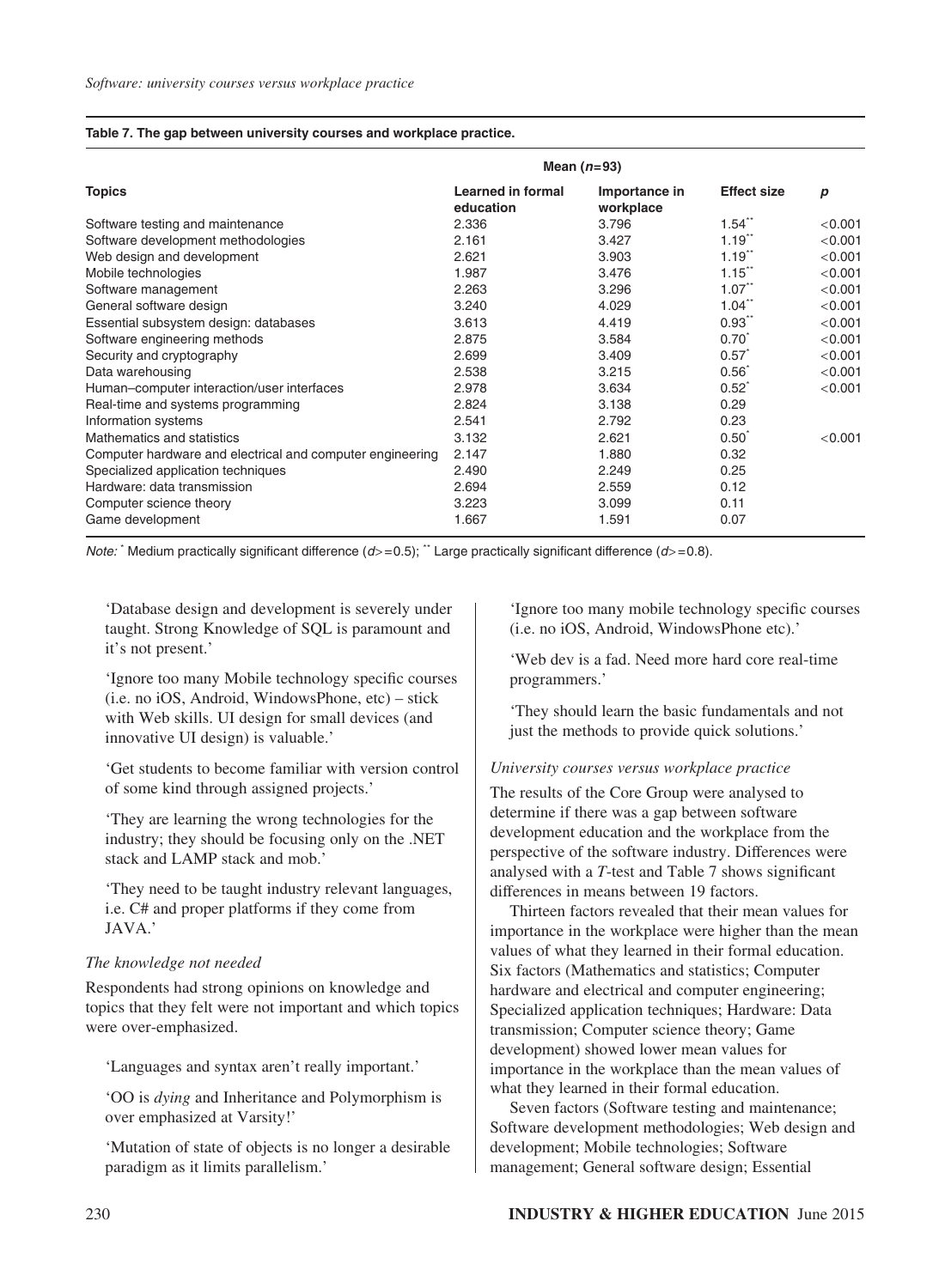subsystem design: Databases) showed large practically significant differences between what they learned in their formal education and what they view as important in the workplace. All seven factors indicated that these highly important topics were not extensively taught. Software testing and maintenance showed a very large difference and clearly needed a lot more coverage in their education, since it also ranked fourth in the most important topics in the workplace. The study by Lethbridge (2000) also found a gap in the education of software management (software cost estimation; software metrics) and software testing and maintenance (software reliability and fault tolerance).

There were also five factors showing a medium practically significant difference between what they learned in their formal education and what they view as important in the workplace. Four of the five factors (Software engineering methods; Security and cryptography; Data warehousing; Human–computer interaction/user interfaces) indicated not only that their education in these topics was lacking but also that the factor Mathematics and statistics is overemphasized at university. This finding is in agreement with the results of Lethbridge (2000), Kitchenham *et al* (2005) and Surakka (2007) in respect of the excessive importance attached to mathematics-related topics at university.

However, one respondent contradicted the quantitative results that Mathematics and statistics are not very important in the workplace:

'Math – calculus/algebra/matrices, etc. – data structures – algorithms – machine learning!!! totally beneficial.'

Venkatesh *et al* (2013) stated that when conducting mixed methods research a researcher may find contradictory conclusions from the quantitative and qualitative strands, but these contradicting findings are valuable in that they not only enrich our understanding of a phenomenon but also open new avenues for future inquiries. It is noteworthy that the above-mentioned studies were conducted between 2000 and 2007. It would seem that universities might have taken note of the findings and decreased their coverage of mathematics to such an extent that some people in the SD industry are beginning to feel that students lack the necessary education in mathematics. This contradictory finding regarding mathematics is a clear indication that further research might be necessary.

## *The state of SD education*

Some of the respondents were quite negative and felt

there was a gap between what students learn at university and what is important in the workplace:

'I do think there is distinct disconnect between what students are being taught at varsity and what they actually need to know to work in a proper software development house and be useful and productive.'

'I really feel that the tertiary education system is failing them horribly.'

'I have been attempting to convince XYZ University to produce more able software developers, but nothing is changing.'

Not all the respondents were negative about SD education, however:

'On the plus side, I don't think that their degrees can be considered easy or of little value by any means. They clearly worked very hard to earn those degrees and they do seem to be taught a lot of solid foundational principles that can be built on very easily.'

'Computer science degrees often don't prepare an individual to go out there and start developing systems from scratch, but it gives them a long-term advantage, a broad knowledge and understanding of how they should learn development and what they should try to avoid.'

#### *Suggestions for software development education*

Respondents offered suggestions to improve SD education, which included practical experience for students and keeping the curriculum up to date – although in this latter regard the fact that the industry changes at such a rapid pace was acknowledged:

'Universities should bridge this gap by integrating more experience into curriculum.'

'The most useful thing that varsities could probably do would be to try and make the material they are teaching the students more current and more in-line with what is actually going on out there. I realize that is incredibly difficult when you are trying to plan a syllabus ahead of time and the industry changes at the pace that ours does, but if you want to improve the marketability of students straight out of varsity, that's what will do it.'

'Lecturers should be able to teach more up to date skills to students, and open their eyes to possible exposures to methodologies.'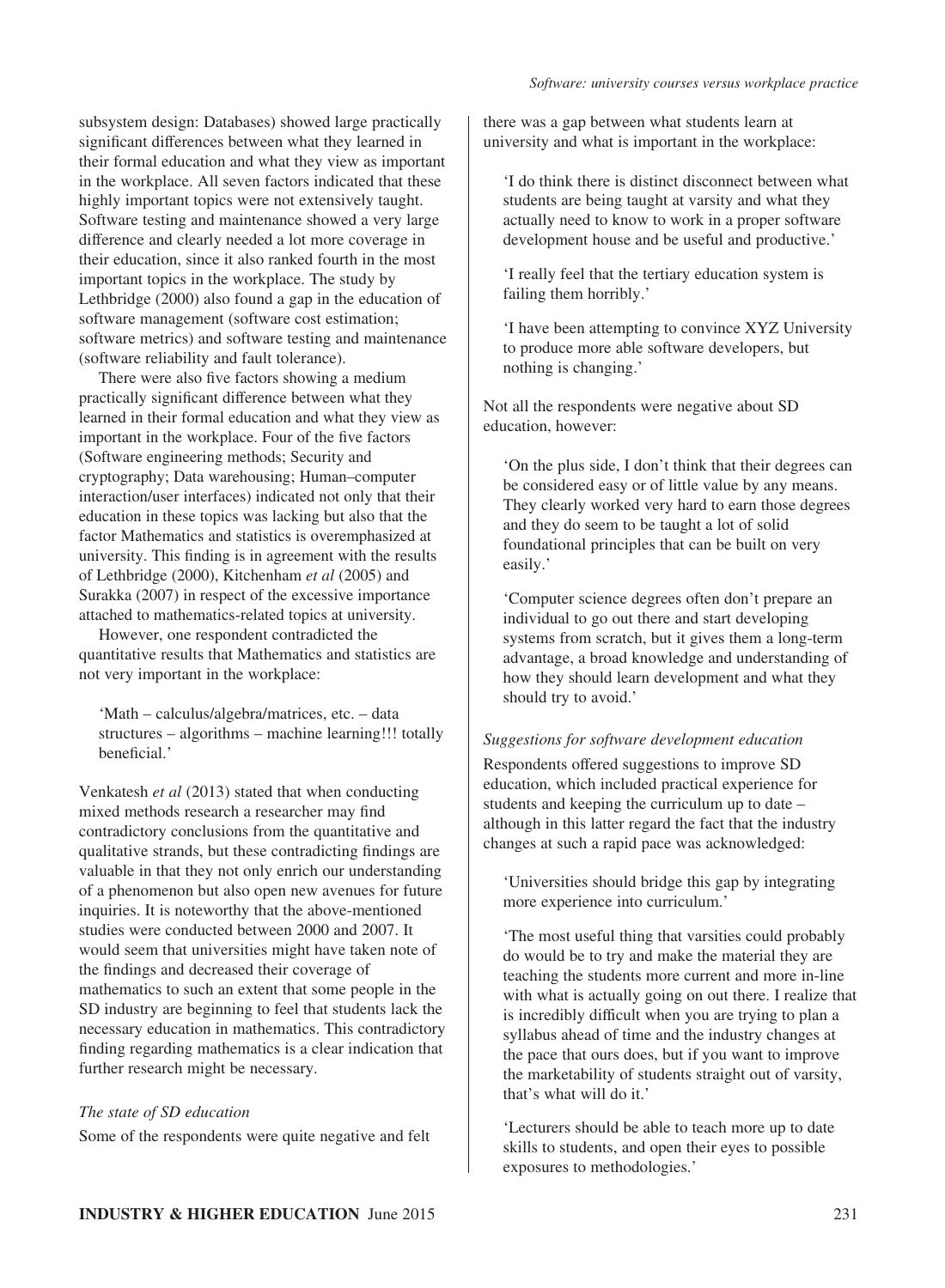#### *Software: university courses versus workplace practice*

Some respondents felt that since the industry changes so rapidly students should instead be taught the foundational and theoretical knowledge of SD:

'Education should be about important principles and knowledge, not what businesses may require at any particular time.'

'The market has a severe lack of solid theoretical computer science training.'

'Practical software development skills change rapidly so tertiary institutions should focus on general theory.'

One of the respondents acknowledged the fact that the majorities in South Africa are the minorities in SD classes and the workplace (also reflected in Table 2, with only 18% females and 19% African/Black respondents) and called on universities to prioritize diversity: 'Increased diversity within the student body should be a priority for universities.'

Software development education should not only include technical knowledge:

'The education of software developers should emphasize soft skills as much as technical skills.'

Respondents spoke of the gap that opens up after SD students have left university:

'No problem with the education. What falls flat is what happens with IT companies after graduation.'

'A high and consistent standard of education in South Africa is exceptionally difficult to find, especially continuing education.'

It is not uncommon in software development to find people without a computing degree but with a lot of experience – computing classes must be delivered with a variety of methods and to a variety of students, as these responses illustrate:

'There are opportunities for education institutions to pull in ''DIY'' students like me into the courses they offer. The Internet has a lot of free information making it easy to build your skills. I think a lot of people see this as an option for training and they ignore the traditional education institutions.'

'Look at for example Udacity (https:// [www.udacity.com/\)](http://www.udacity.com/) and similar MOOCs. They draw the masses and I think it forces universities to change their approach towards education.'

Respondents felt strongly that the university and the IT industry should work together in creating up-to-date curricula.

'I think it's of vital importance in the software industry, more important than any other industry, that academic institutions consult with the private sector to learn how best to equip students for their first real-world position as a software engineer.'

'Industry professionals NEED to be brought in for consultation on the tool chain they make daily use of in their development role.'

## **Conclusions and recommendations**

There is a shortage of skilled software developers, but there is a gap between the education of software developers and what they actually need to know to work in a software development house. The rapid pace at which technology is changing often causes the knowledge graduates acquire at university to be outdated. Graduates often lack business knowledge and they generally lack experience of teamwork, and general practical experience with real-life projects.

The objective of this study was specifically *not* to determine either the needs of a specific sector or the knowledge needed for a specific development role. Rather, the study provides information regarding the topics viewed as important in the workplace and the extent to which these topics are taught in university courses from the perspective of software development professionals. The results are further supplemented by the qualitative findings providing rich insights into the perspective of the SD industry regarding SD education.

We would argue that the purpose of a university is not that of a vocational training institution, but rather of a higher education institution. The university cannot be expected to deliver software developers who can contribute productively to the development of software from the first day they enter the workplace. However, universities must consider increasing their coverage of the above-mentioned topics and take cognisance of the specific knowledge and skills the software industry seeks.

Equally, the software industry must anticipate that graduates will be underprepared in the above-mentioned topics and, as employers, they can put mechanisms in place, such as in-house training on these topics, to fill the gaps effectively.

The following are recommended for the provision of relevant software development education from the perspective of the industry.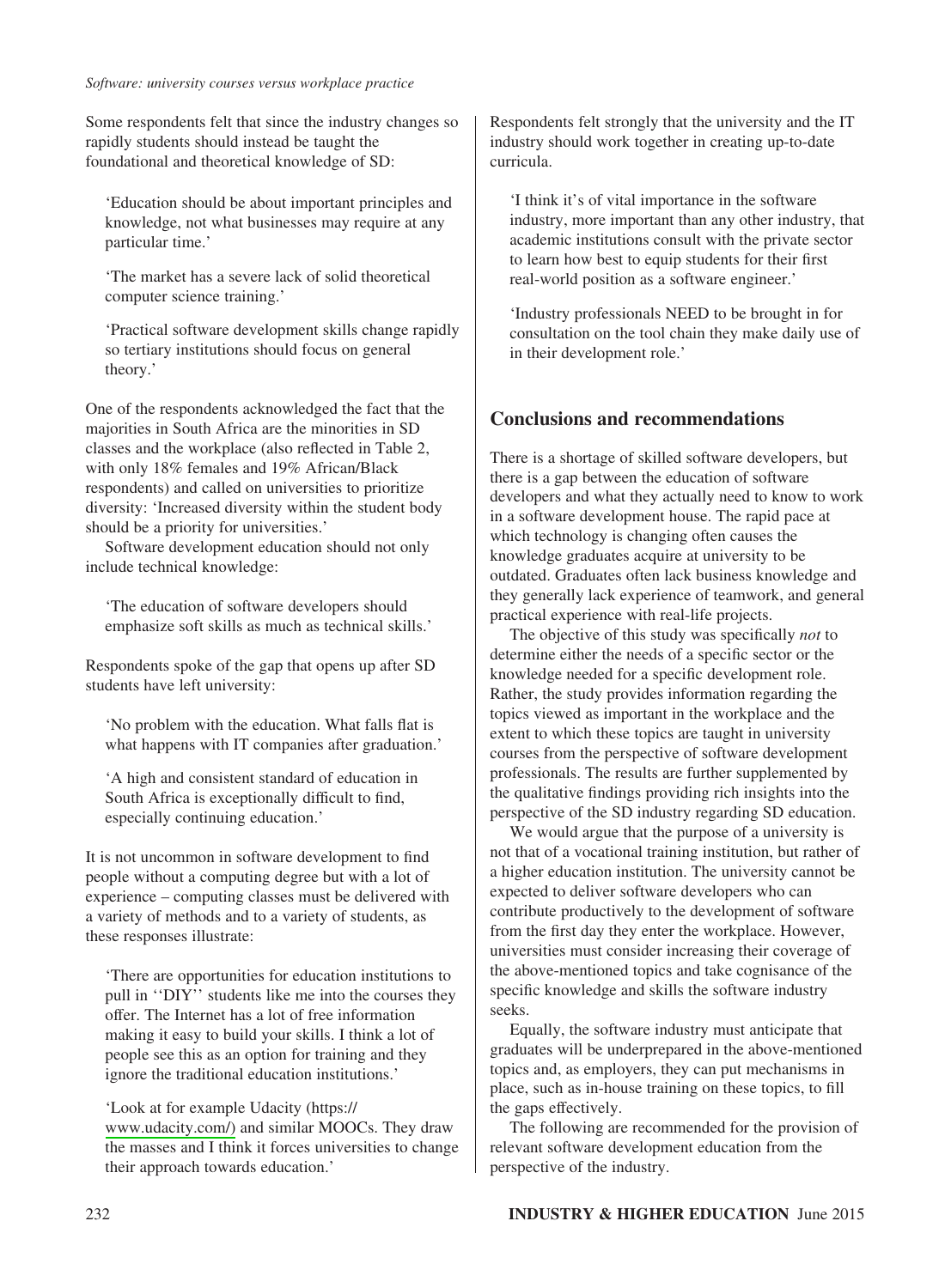- *More coverage.* The topics that need significantly more coverage are: software testing and maintenance; software development methodologies; web design and development; mobile technologies; software management; general software design; and essential subsystem design: databases.
- *Real-life projects*. Real-life and practical experience must be included in students' education.
- *Soft skills and business skills*. Universities must examine their curricula to ensure that not only technical but also soft skills and business skills are included.
- *Up to date*. Universities must attempt to keep pace with the rapid changes in technology.
- *Diversity*. SD education must be made accessible to a diverse range of students, including minority groups.
- *Continuing education.* Universities as well as industry must put mechanisms in place in order for SD workers wanting to continue and expand their education to stay at the forefront of the latest developments in the SD field.
- *Teamwork.* The university and the IT industry should work together in creating up-to-date curricula. Individuals from industry can be brought into software development classes: lecturers can acquire industry experience.

# **References**

- Aasheim, C., Li, L., and Williams, S. (2009), 'Knowledge and skill requirements for entry-level information technology workers: a comparison of industry and academia', *Journal of Information Systems Education*, Vol 20, No 3, pp 349–356.
- Bass, J., and Heeks, R. (2011), 'Changing computing curricula in African universities: Evaluating progress and challenges via design–reality gap analysis', *The Electronic Journal of Information Systems in Developing Countries*, Vol 48, No 5, pp 1–39.
- Bateman, K. (2013), 'The irony of an unemployment problem and an IT skills shortage within the IT industry', ComputerWeekly.com, October, http:// [www.computerweekly.com//itworks/2013/10/the-irony-of-an](http://www.computerweekly.com//itworks/2013/10/the-irony-of-an-unemployment-p.html)[unemployment-p.html](http://www.computerweekly.com//itworks/2013/10/the-irony-of-an-unemployment-p.html) (accessed 30 July 2014).
- Benamati, J., and Mahaney, R.C. (2007), 'Current and future entry-level IT workforce needs in organizations', Proceedings of the 2007 ACM SIGMIS CPR Conference, *Computer Personnel Research: The Global Information Technology Workforce* (SIGMIS CPR '07), ACM, New York, pp 101–104).
- Biztech Africa (2013), 'Africa's high end ICT skills shortfall grows', 25 November, [http://www.biztechafrica.com//africas](http://www.biztechafrica.com//africas-)high-end-ict-skills-shortfall-grows/7302/#.UqwYi\_SnqSA (accessed 21 January 2014).
- Bullen, C., Abraham, T., Gallagher, K., Simon, J.C., and Zwieg, P. (2009), 'IT workforce trends: implications for curriculum and hiring', *Communications of the Association for Information Systems*, Vol 24, pp 129–140.
- Calitz, A.P. (2010), 'A model for the alignment of ICT education with business ICT skills requirements', DBA thesis, Nelson Mandela Metropolitan University, Port Elizabeth.
- Connolly, B. (2013), 'IT worker shortage continues as jobs remain unfilled', CIO. [http://www.cio.com.au/article/454650/\\_](http://www.cio.com.au/article/454650/_worker_shortage_continues_jobs_remain_unfilled/)

[worker\\_shortage\\_continues\\_jobs\\_remain\\_unfilled/](http://www.cio.com.au/article/454650/_worker_shortage_continues_jobs_remain_unfilled/) (accessed 31 October 2013).

- Creswell, J.W., and Clark, V.L.P. (2007), *Designing and Conducting Mixed Methods Research*, Sage, Thousand Oaks, CA.
- Employment Equity Act (South Africa) (1998), Number 55 of 1998, Government Printer, Pretoria.
- Ezer, J. (2006), 'India and the USA: a comparison through the lens of model IT curricula', *Journal of Information Technology Education*, Vol 5, pp 429–440.
- Fernandez-Sanz, L. (2009), 'Personal skills for computing professionals', *Computer*, Vol 42, No 10, pp 110–112.
- Gallagher, K.P., Kaiser, K.M., Simon, J.C., Beath, C.M., and Goles, T. (2010), 'The requisite variety of skills for IT professionals', *Communications of the ACM*, Vol 53, No 6, pp 144–148.
- Gruner, S. (2014), 'On the historical semantics of the notion of software architecture', *TD: The Journal for Transdisciplinary Research in Southern Africa*, Vol 10, No 1, pp 37–66.
- Gupta, A. (2005), 'Securing the future of the Indian IT industry: a case for educational innovation in higher technical education–challenges and the road ahead', *[Industry and](http://www.ingentaconnect.com/content/external-references?article=0950-4222()19L.423[aid=10598518]) Higher Education*[, Vol 19, No 6, pp 423–431.](http://www.ingentaconnect.com/content/external-references?article=0950-4222()19L.423[aid=10598518])
- Guzdial, M., Prey, J., Topi, H., Urban, J., Cassel. L., and Schneider, D. (2009), 'Future of computing education summit', 25–26 June 2009, [http://www.acm.org/education/](http://www.acm.org/education/future-of-computing-education-summit/FoCES_web.pdf) [future-of-computing-education-summit/FoCES\\_web.pdf](http://www.acm.org/education/future-of-computing-education-summit/FoCES_web.pdf) (accessed 30 July 2014).
- Harris, L. (2012), 'Mind the ICT skills gap', *Brainstorm*, [September,http://www.brainstormmag.co.za/](http://www.brainstormmag.co.za/) index.php?option=\_ content&view=article&id=4699:mind-the-ict-skills
	- gap&catid=92:features&Itemid=125 (accessed 24 July 2013).
- ISO/IEC 25000 (2014), *Systems and Software Engineering – Systems and Software Quality Requirements and Evaluation (SQuaRE) – Guide to SQuaRE*. ISO/IEC, Geneva, Switzerland.
- ISO/IEC 19770–2 (2009), *Information Technology Software Asset Management – Part 2: Software Identification Tag*, ISO/IEC, Geneva, Switzerland.
- ISO/IEC/IEEE 24765 (2010), *3.2758: Systems and Software Engineering – Vocabulary*, ISO/IEC/IEEE, Geneva, Switzerland.
- Johnson, R.B., Onwuegbuzie, A.J., and Turner, L.A. (2007), 'Toward a definition of mixed methods research', *Journal of Mixed Methods Research*, Vol 1, No 2, pp 112–133.
- Joint Task Force [on Computing Curricula, Association for Computing Machinery (ACM) and IEEE Computer Society] (2013), 'Computer science curricula 2013: curriculum guidelines for undergraduate degree programs in computer science', ACM, New York.
- Jones, C., Ramanau, R., Cross, S., and Healing, G. (2010), 'Net Generation or Digital Natives: is there a distinct new generation entering university?', *Computers and Education*, Vol 54, No 3, pp 722–732.
- Keil, M., Lee, H., and Deng, T. (2013), 'Understanding the most critical skills for managing IT projects: a Delphi study of IT project managers', *Information and Management*, Vol 50, pp 398–414.
- Kim, Y., Hsu, J., and Stern, M. (2006), 'An update on the IS/IT skills gap', *Journal of Information Systems Education*, Vol 17, No 4, pp 395–402.
- Kitchenham, B., Budgen, D., Brereton, P., and Woodall, P. (2005), 'An investigation of software engineering curricula', *Journal of Systems and Software*, Vol 74, No 3, pp 325–335.
- Krakovsky, M. (2010), 'Degrees, distance, and dollars', *Communications of the ACM*, Vol 53, No 9, pp 18–19.
- Lee, C., and Han, H. (2008), 'Analysis of skills requirement for entry-level programmer/analysts in Fortune 500

# **INDUSTRY & HIGHER EDUCATION** June 2015 233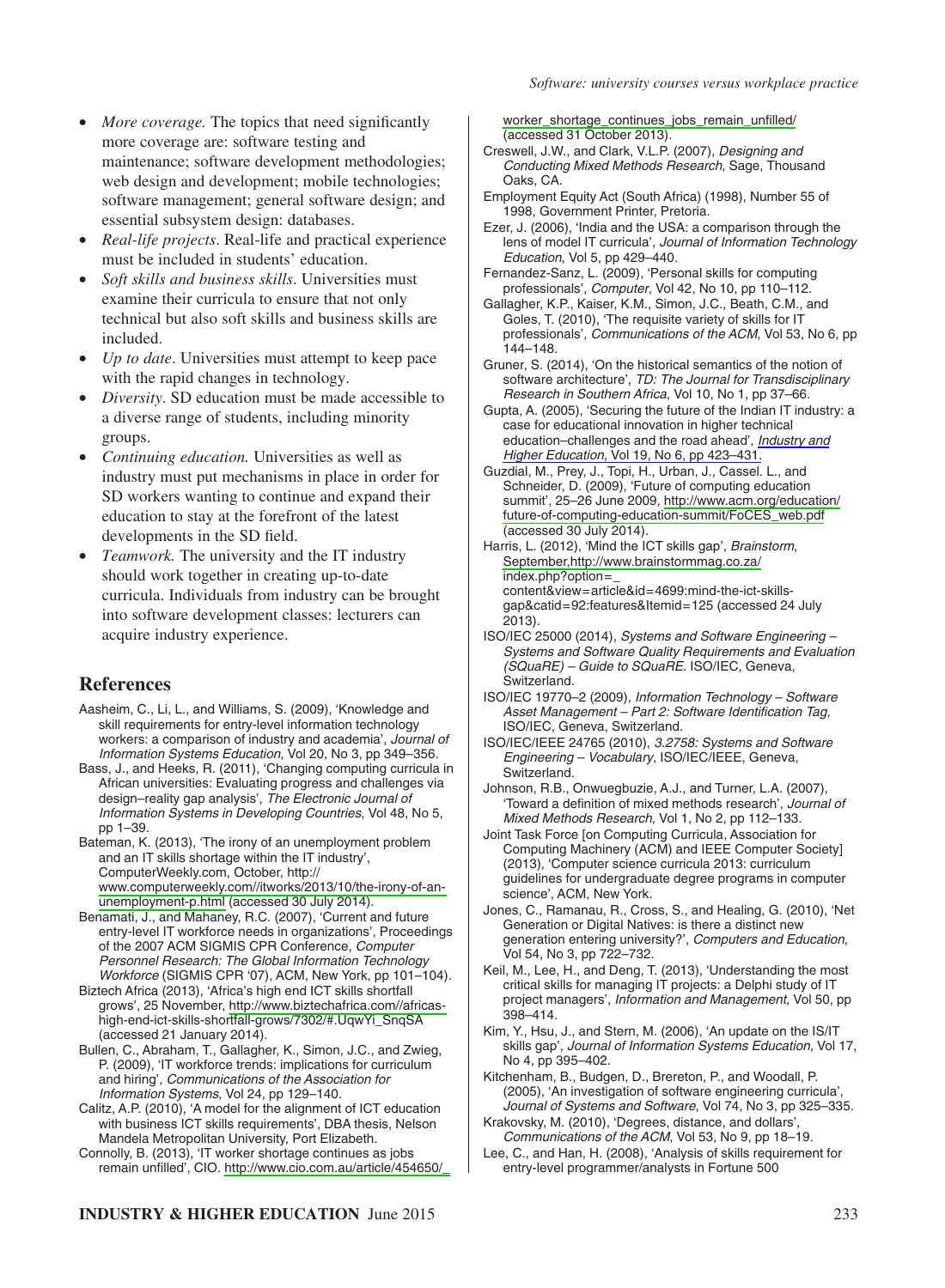corporations', *Journal of Information Systems Education*, Vol 19, No 1, pp 17–27.

Lethbridge, T.C. (2000), 'Priorities for the education and training of software engineers', *[Journal of Systems and Software](http://www.ingentaconnect.com/content/external-references?article=0164-1212()53L.53[aid=10598531])*, Vol [53, No 1, pp 53–71.](http://www.ingentaconnect.com/content/external-references?article=0164-1212()53L.53[aid=10598531])

Lethbridge, T., Diaz-Herrera, J., LeBlanc, R., and Thompson, J.B. (2007), 'Improving software practice through education: challenges and future trends', in *Future of Software Engineering*, IEEE Computer Society, Washington, DC, 2007, pp 12–28.

- Loftus, C., Thomas, L., and Zander, C. (2011), 'Can graduating students design: revisited', in *Proceedings of the 42nd ACM Technical Symposium on Computer Science Education (SIGCSE '11)*, ACM, New York, pp105–110.
- Lorenzo, G., Oblinger, D., and Dziuban, C. (2007), 'How choice, co-creation, and culture are changing what it means to be net savvy', *Educause Quarterly*, Vol 30, No 1, pp 6–12.
- Mawson, N. (2010), 'ICT skills shortage to cost SA', ITWeb, [http://www.itweb.co.za/index.php?option=com\\_](http://www.itweb.co.za/index.php?option=com_) &view=article&id=29992 (accessed 30 April 2015).
- Merriam, S.B. (2009), *Qualitative Research: A Guide to Design and Implementation*, Jossey-Bass, San Francisco, CA.
- Moreno, A., Sanchez-Segura, M., Medina-Dominguez, F., and Carvajal, L. (2012), 'Balancing software engineering education and industrial needs', *Journal of Systems and Software*, Vol 85, No 7, pp 1607–1620.
- Mooketsi, B. E., and Chigona, W. (2014). 'Different shades of success: educator perception of government strategy on e-education in South Africa', *Electronic Journal of Information Systems in Developing Countries*, Vol 64, No 8, pp 1–15.
- Plice, R. K., and Reinig, B. A. (2007), 'Aligning the information systems curriculum with the needs of industry and graduates', *Journal of Computer Information Systems*, Vol 48, No 1, pp 22.
- Reisman, S. (2004), 'Higher education's role in job training', *IT Professional*, Vol 6, No 1, pp 6–7.
- Saiedian, H. (2009), 'Software engineering challenges of the ''Net'' generation', *Journal of Systems and Software*, Vol 82, No 4, pp 551–552.
- Shaw, M., Herbsleb, J., and Ozkaya, I. (2005), 'Deciding what to design: closing a gap in software engineering education', in *Proceedings of the 27th International Conference on Software Engineering (ICSE '05)*, ACM, New York, pp 607–608.
- Surakka, S. (2007), 'What subjects and skills are important for software developers?', *Communications of the ACM*, Vol 50, pp 73–78.
- Tashakkorri, A., and Creswell J.W. (2007), 'The new era of mixed methods (editorial)', *Journal of Mixed Methods Research*, Vol 1, pp 3–7.

UN Broadband Commission (2013), 'The state of broadband 2013: universalizing broadband. A report by the Broadband Commission', September 2013, http:// [www.broadbandcommission.org/documents/](http://www.broadbandcommission.org/documents/bbannualreport2013.pdf) [bbannualreport2013.pdf](http://www.broadbandcommission.org/documents/bbannualreport2013.pdf) (accessed 13 December 2013).

UN Broadband Commission (2014), 'The state of broadband 2014: broadband for all. A report by the Broadband Commission', September 2014, http:// [www.broadbandcommission.org/documents/](http://www.broadbandcommission.org/documents/bbannualreport2014.pdf) [bbannualreport2014.pdf](http://www.broadbandcommission.org/documents/bbannualreport2014.pdf) (accessed 23 September 2014).

- Venkatesh, V., Brown, S.A., and Bala, H. (2013), 'Bridging the qualitative–quantitative divide: guidelines for conducting mixed methods research in information systems', *MIS quarterly*, Vol 37, No 1, pp 21–54.
- Wade, R. (2002), 'Bridging the digital divide: new route to development or new form of dependency?', *Global Governance*, Vol 8, No 4, pp 443–466.

# **Acknowledgment**

The financial assistance of the National Research Foundation (NRF) towards the work done in this research is hereby acknowledged. Opinions expressed, and conclusions arrived at, are those of the authors and are not necessarily to be attributed to the NRF.

# Appendix

# **Items and descriptive statistics (see Table 3)**

|                                                                 |                                                                                                                                                                                          | Learned in formal<br>education (Set 1)                      |                                                             | Important in the<br>workplace (Set 2)                       |                                                             |
|-----------------------------------------------------------------|------------------------------------------------------------------------------------------------------------------------------------------------------------------------------------------|-------------------------------------------------------------|-------------------------------------------------------------|-------------------------------------------------------------|-------------------------------------------------------------|
| <b>Factors</b>                                                  | <b>Items</b>                                                                                                                                                                             | <b>Mean<sup>a</sup></b>                                     | <b>SD</b>                                                   | Mean <sup>a</sup>                                           | <b>SD</b>                                                   |
| Information systems                                             | Information retrieval<br>Decision support systems<br>Expert systems                                                                                                                      | 2.692<br>2.248<br>2.023                                     | 1.129<br>1.083<br>0.986                                     | 3.322<br>2.720<br>2.285                                     | 1.254<br>1.277<br>1.277                                     |
| Computer hardware<br>and electrical and<br>computer engineering | Digital electronics and digital logic<br>Microprocessor architecture<br>Computer system architecture<br>Analog electronics<br>Digital signal processing<br>Data acquisition<br>Robotics  | 2.528<br>2.519<br>2.780<br>1.911<br>2.014<br>1.874<br>1.561 | 1.270<br>1.247<br>1.106<br>1.181<br>1.250<br>1.104<br>0.999 | 2.192<br>2.107<br>2.495<br>1.603<br>1.864<br>2.136<br>1.500 | 1.141<br>1.176<br>1.198<br>0.897<br>1.145<br>1.243<br>0.838 |
| Software testing and<br>maintenance                             | Performance measurement and analysis<br>Testing, verification, and quality assurance<br>Software reliability and fault tolerance<br>Maintenance, re-engineering, and reverse engineering | 2.220<br>2.215<br>2.210<br>1.986                            | 0.999<br>1.035<br>1.069<br>1.009                            | 3.505<br>4.079<br>3.949<br>3.421                            | 1.029<br>0.929<br>0.965<br>1.134                            |
| Computer science<br>theory                                      | Programming language theory                                                                                                                                                              | 3.220                                                       | 1.072                                                       | 3.121                                                       | 1.261                                                       |